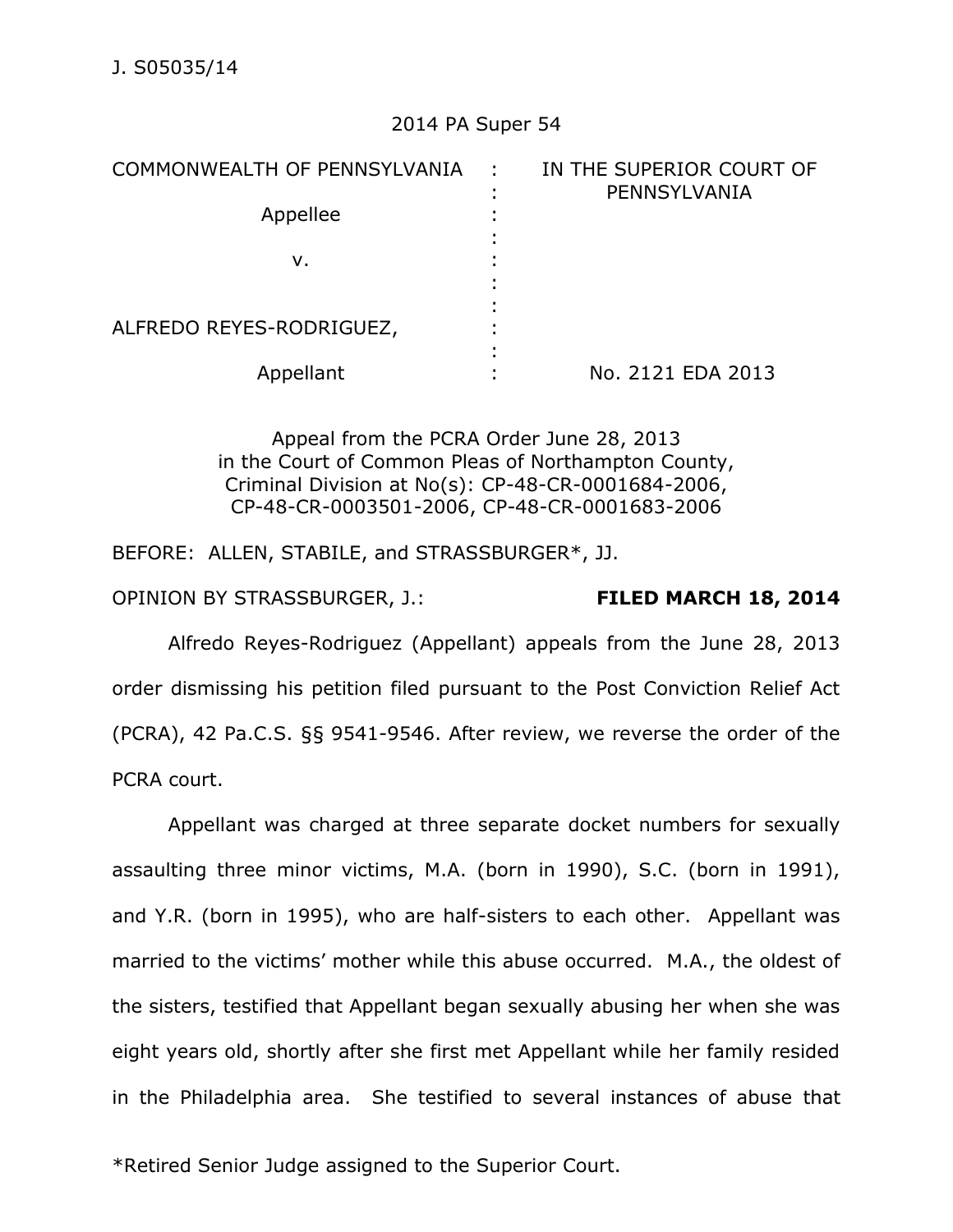occurred while in Philadelphia. When M.A. was ten years old, the family moved to New York, and M.A. testified that Appellant was assaulting her two to three times per week during that time period. When M.A. was twelve years old, the family moved to Bethlehem, Pennsylvania in Northampton County, and the abuse continued. She testified that Appellant continued to abuse her until March 2006, when she and her sisters went into foster care.

S.C. testified that she met Appellant when she was eight or nine years old and he began sexually abusing her when she was ten years old and living in Philadelphia. She testified that this abuse also occurred when the family moved to Bethlehem.

Y.R., the youngest of the sisters, who was nine years old when she went into foster care, testified that Appellant sexually abused her while they lived in Bethlehem. On March 17, 2006, S.C.'s then-boyfriend made an anonymous report to child protective services that S.C. was being sexually abused by Appellant. This phone call led to the removal of the sisters into foster care and Appellant's arrest.

After initially pleading guilty to various charges, Appellant withdrew his plea and proceeded to a consolidated jury trial. "The testimony established that [Appellant] 'groomed' each child and that his victimization of each child started prior to her thirteenth birthday. Additionally, the evidence established that, although there was a common scheme evident with regard to the three victims, the nature of the assaults varied regarding the

- 2 -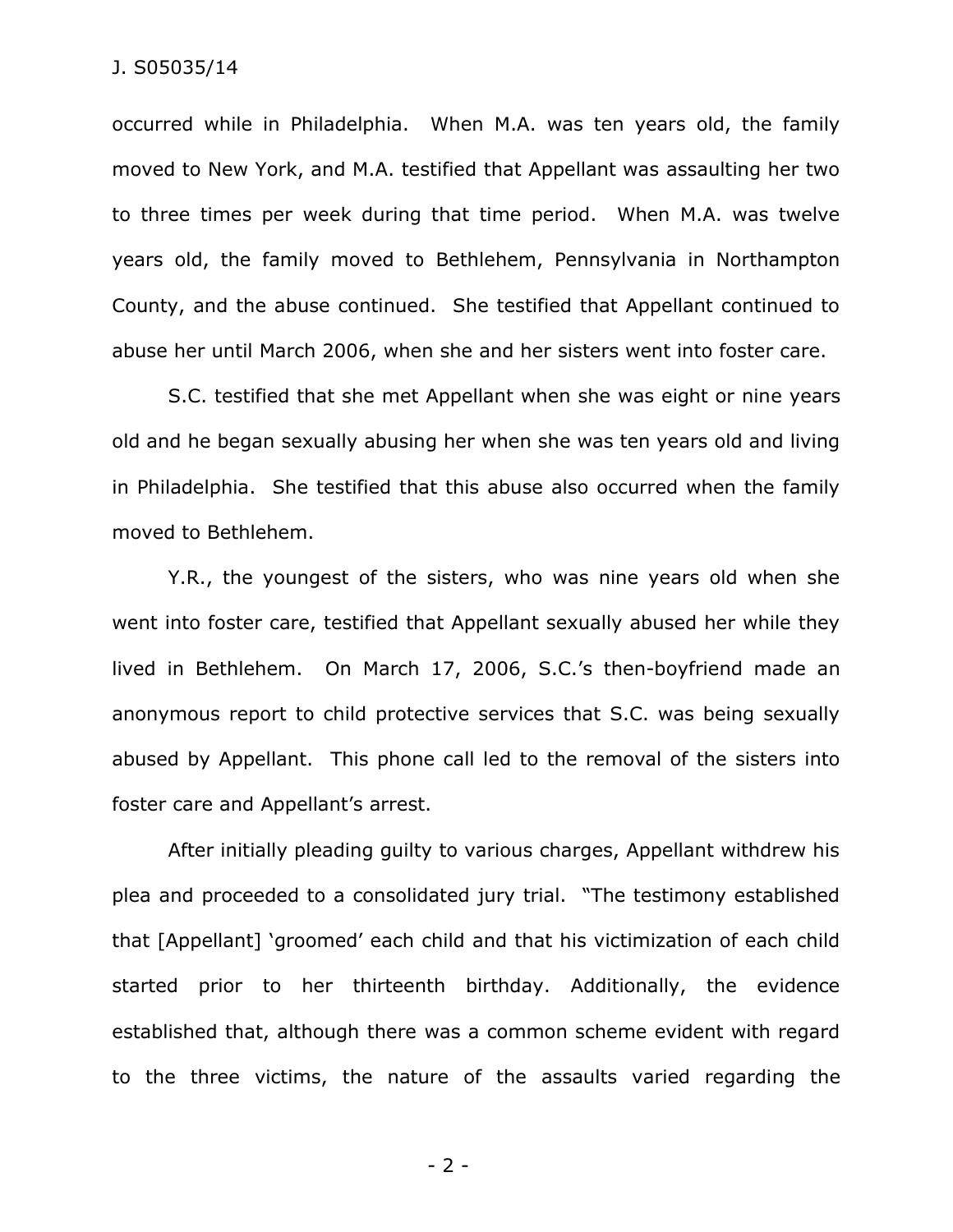$\overline{a}$ 

individual victims." PCRA Court Opinion, 6/28/2013, at 1-2. With respect to M.A., Appellant was found guilty of criminal attempt to commit rape, aggravated indecent assault, endangering the welfare of children (EWOC), indecent assault, and corruption of minors. With respect to S.C., Appellant was found guilty of EWOC, indecent assault, and corruption of minors. With respect to Y.R., Appellant was found not guilty on all charges.

On May 14, 2007, the trial court imposed consecutive standard range sentences on all counts creating an aggregate term of incarceration of 14½ to 29 years. On July 25, 2011, this Court issued a memorandum affirming Appellant's judgment of sentence. *Commonwealth v. Reyes-Rodriguez*, 32 A.3d 280 (Pa. Super. 2011) (unpublished memorandum). $^1$ 

Appellant timely filed a *pro se* PCRA petition. Counsel was appointed, a hearing was held, and counsel filed a supplemental brief. On June 28, 2013, the PCRA court issued an order denying Appellant PCRA relief. Appellant timely filed a notice of appeal and court-ordered statement pursuant to Pa.R.A.P. 1925. The PCRA court filed a statement in lieu of opinion relying on its rationale set forth in its order denying PCRA relief.

On appeal, Appellant presents the following issues for our review, which we have reordered for ease of disposition.

 $1$  The lengthy delay between Appellant's sentencing and the disposition of his direct appeal was due to the abandonment by trial counsel, Edward Andreas (Andreas), on appeal and the need to reinstate Appellant's direct appeal rights three separate times.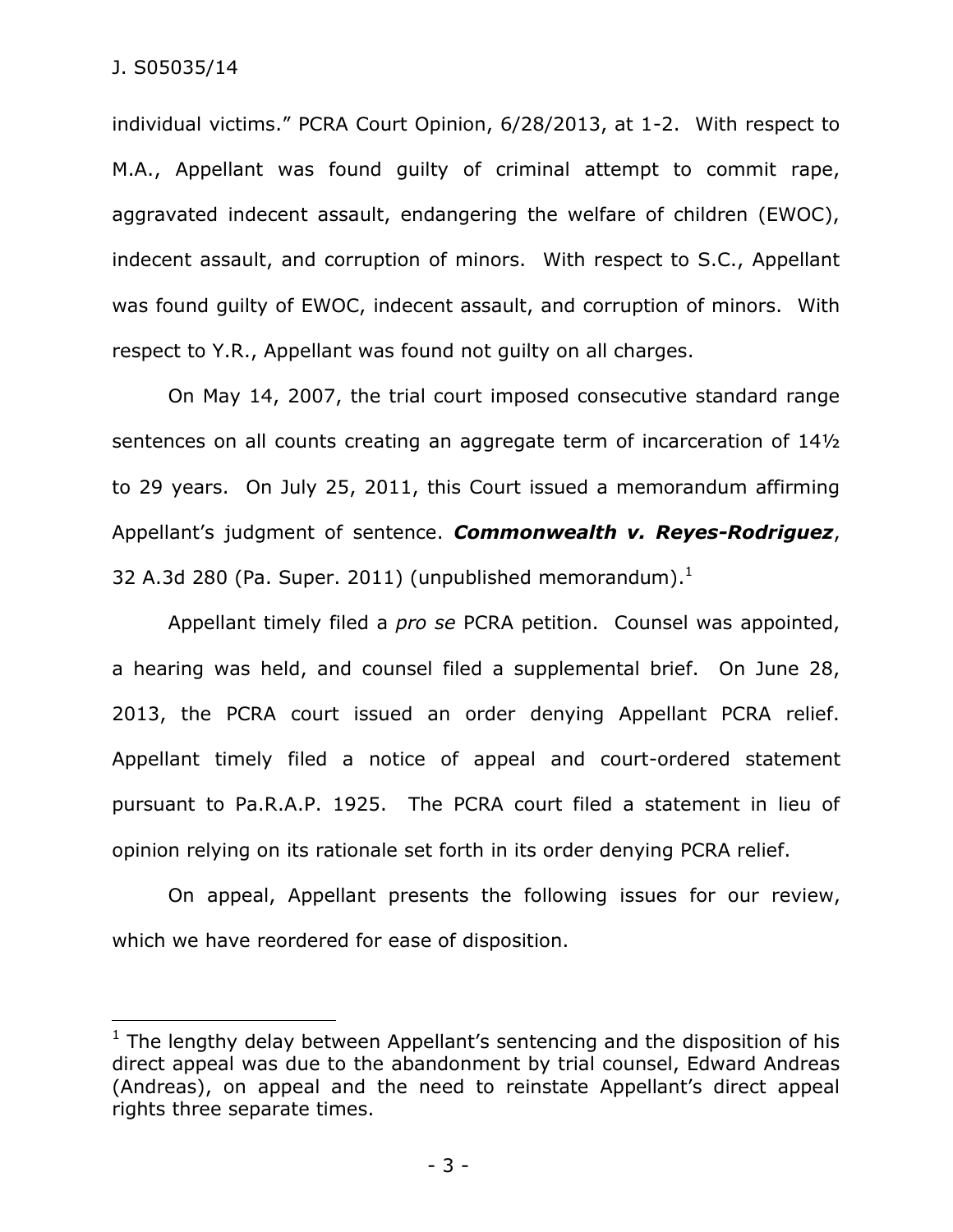[1.] Whether trial counsel was ineffective in failing to raise contemporaneous objections to the testimony of [M.A.] occurring on April 10, 2007 at pages 27-29, 30-32, 37, 72, and 128-129?

[2.] Whether trial counsel was ineffective in failing to present evidence of the character of [Appellant] concerning his general reputation in the community with regard to traits as to non-violence, peaceableness, quietness, good moral character, chastity, and disposition to observe good order? [*See Commonwealth v. Johnson*, 27 A.3d 244 (Pa. Super. 2011).]

[3.] Whether trial counsel was ineffective in failing to object or request a character evidence instruction that included the charge that "character evidence alone may be sufficient to raise a reasonable doubt and thus justify an acquittal of the charges"? [*See Johnson*, *supra*].

4. Whether trial counsel was ineffective in failing to challenge the consecutive nature of sentencing at the sentencing hearing and/or in post-sentence motions?

Appellant's Brief at 3-4 (capitalization, references to notes of testimony, and

suggested answers omitted). $2$ 

 $\overline{a}$ 

In reviewing the propriety of an order granting or denying PCRA relief,

an appellate court is limited to ascertaining whether the record supports the

determination of the PCRA court and whether the ruling is free of legal error.

*Commonwealth v. Johnson*, 966 A.2d 523, 532 (Pa. 2009). This Court

grants great deference to the findings of the PCRA court if the record contains any support for those findings. *Commonwealth v. Boyd*, 923

A.2d 513 (Pa. Super. 2007). If the record supports a post-conviction court's

<sup>&</sup>lt;sup>2</sup> Appellant presents four additional issues in his brief, but concludes that all of them are without merit. Appellant's Brief at 22-25. Because Appellant has abandoned those issues on appeal, we do not address them.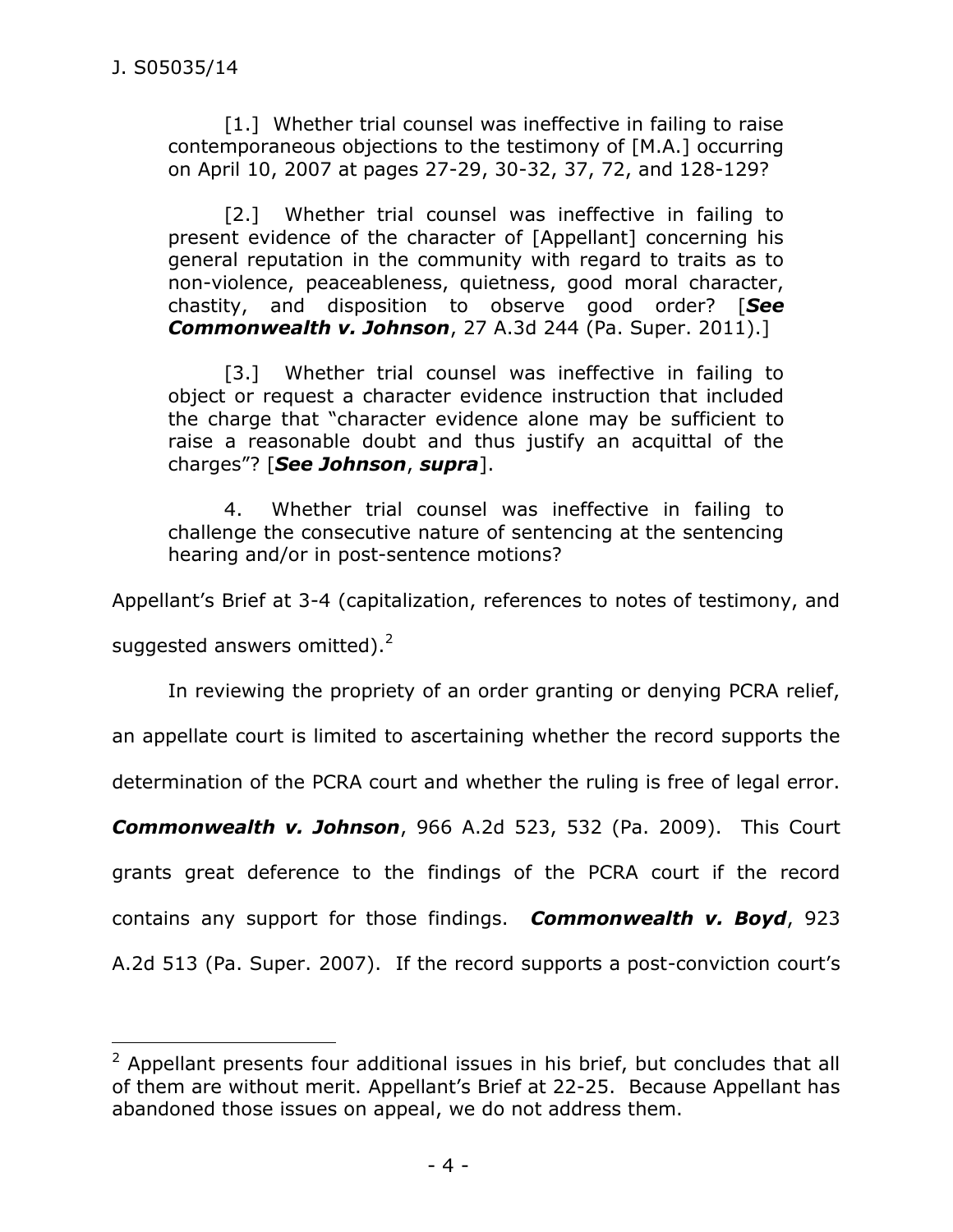$\overline{a}$ 

credibility determination, it is binding on the appellate court. *Commonwealth v. Knighten*, 742 A.2d 679, 682 (Pa. Super. 1999).

As all four of Appellant's claims involve the ineffective assistance of trial counsel, we set forth our well-settled principles of law in that area. In reviewing the PCRA court's denial of Appellant's claims of ineffective assistance of counsel, we bear in mind that counsel is presumed to be effective. *Commonwealth v. Martin*, 5 A.3d 177, 183 (Pa. 2010). To overcome this presumption, Appellant bears the burden of proving the following: "(1) the underlying substantive claim has arguable merit; (2) counsel whose effectiveness is being challenged did not have a reasonable basis for his or her actions or failure to act; and (3) the petitioner suffered prejudice as a result of counsel's deficient performance." *Id.* Appellant's claim will be denied if he fails to meet any one of these three prongs. *Id.*

Appellant contends that trial counsel was ineffective for failing to object to certain testimony offered by victims which referred to incidents of abuse that occurred outside of Northampton County.<sup>3</sup> Specifically, Appellant contends that permitting the victims to testify to these prior instances of

 $3$  On direct appeal, a panel of this Court concluded that Appellant did not offer any objections to this testimony at trial, and therefore it was waived. *Commonwealth v. Reyes-Rodriguez*, 32 A.3d 280 (Pa. Super. 2011) (table), at 7.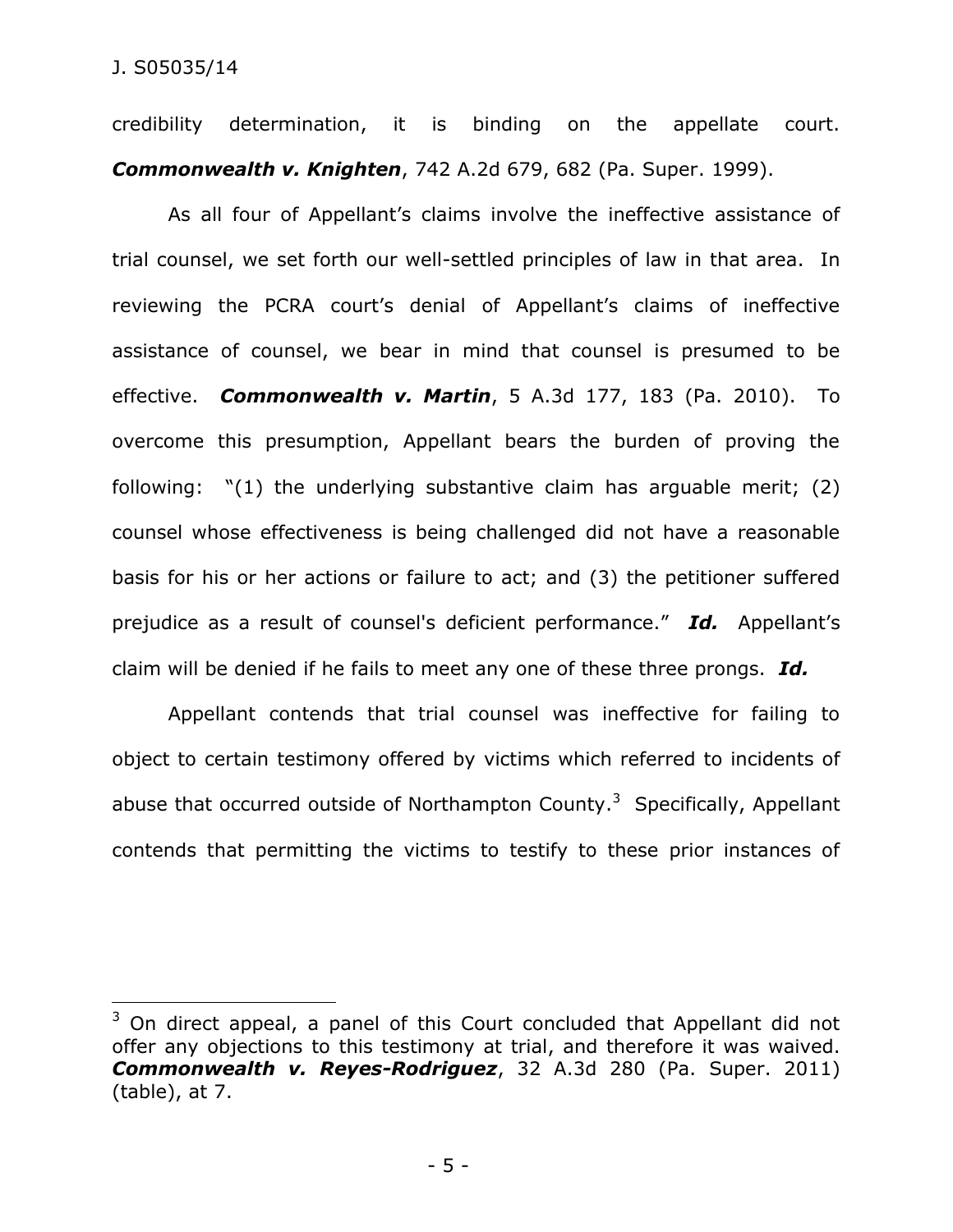$\overline{a}$ 

abuse was "highly prejudicial to [Appellant] and outweighed its probative value." Appellant's Brief at 16.<sup>4</sup>

We conclude that counsel was not ineffective because the testimony was admissible under these circumstances.

Generally, evidence of prior bad acts or unrelated criminal activity is inadmissible to show that a defendant acted in conformity with those past acts or to show criminal propensity. Pa.R.E. 404(b)(1). However, evidence of prior bad acts may be admissible when offered to prove some other relevant fact, such as motive, opportunity, intent, preparation, plan, knowledge, identity, and absence of mistake or accident. Pa.R.E. 404(b)(2). In determining whether evidence of other prior bad acts is admissible, the trial court is obliged to balance the probative value of such evidence against its prejudicial impact.

*Commonwealth v. Aikens*, 990 A.2d 1181, 1185 (Pa. Super, 2010) (citing

*Commonwealth v. Sherwood*, 982 A.2d 483, 497 (Pa. 2009)). "Evidence

of prior bad acts is also admissible where the particular crime or act was part of a chain, sequence, or natural development of events forming the history of a case." *Commonwealth v. Passmore*, 857 A.2d 697, 711 (Pa. Super. 2004).

Instantly, the victims' testimony provided a context for the jury to understand the history of this family and the abuse that happened while the family resided in Northampton County. "When such evidence is admitted … the defendant is entitled upon request to a jury instruction explaining to the jury that the specific evidence is only admissible for one or more of the

<sup>&</sup>lt;sup>4</sup> The PCRA court did not address this issue in its opinion.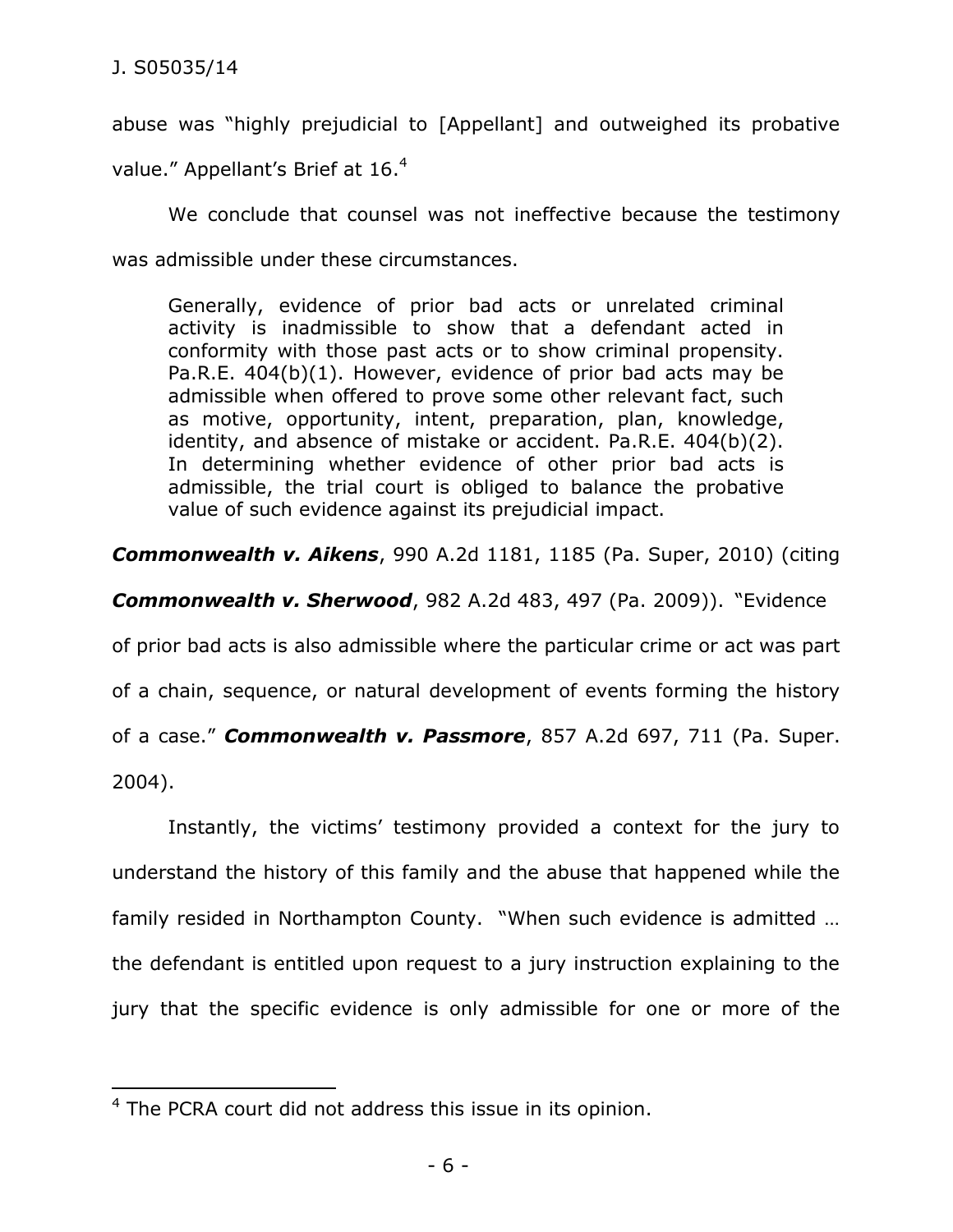above-described limited purposes." *Commonwealth v. Tedford*, 960 A.2d

1, 37 (Pa. 2008). The trial court offered such an instruction here.

[B]efore I begin defining these charges, you have heard during this trial evidence that alleges that the defendant committed offenses in Philadelphia and New York in addition to the allegations in Northampton County. The defendant is not on trial for those actions that occurred outside of Northampton County.

 The evidence with regard to the alleged sexual assaults in Philadelphia and New York is before you for a limited purpose. That is for the purposes of providing you with a complete history of the relationship between the alleged victims and the defendant. This event must not be considered by you in any way other than for that purpose I have just stated.

 You must not regard this evidence as proof tending to show that the defendant is a person of bad character or that the person has criminal tendencies from which you might be inclined to infer that he is guilty of the crimes charged here in Northampton County.

 You may not find the defendant guilty based on any of the alleged criminal facts that were referenced as having occurred in other jurisdictions. It is the Commonwealth's burden to prove that the defendant exhibited the crimes that are charged here in Northampton County.

N.T., 4/12/2007, at 60-61.

Because the evidence was admissible and the trial court offered a

limiting instruction, we conclude that trial counsel was not ineffective for

failing to object to this testimony.

We next consider Appellant's issues related to character evidence.

As a general rule, evidence of a person's character may not be admitted to show that individual acted in conformity with that character on a particular occasion. Pa.R.E. 404(a). However, Pennsylvania Rule of Evidence 404(a)(1) provides an exception which allows a criminal defendant to offer evidence of his or her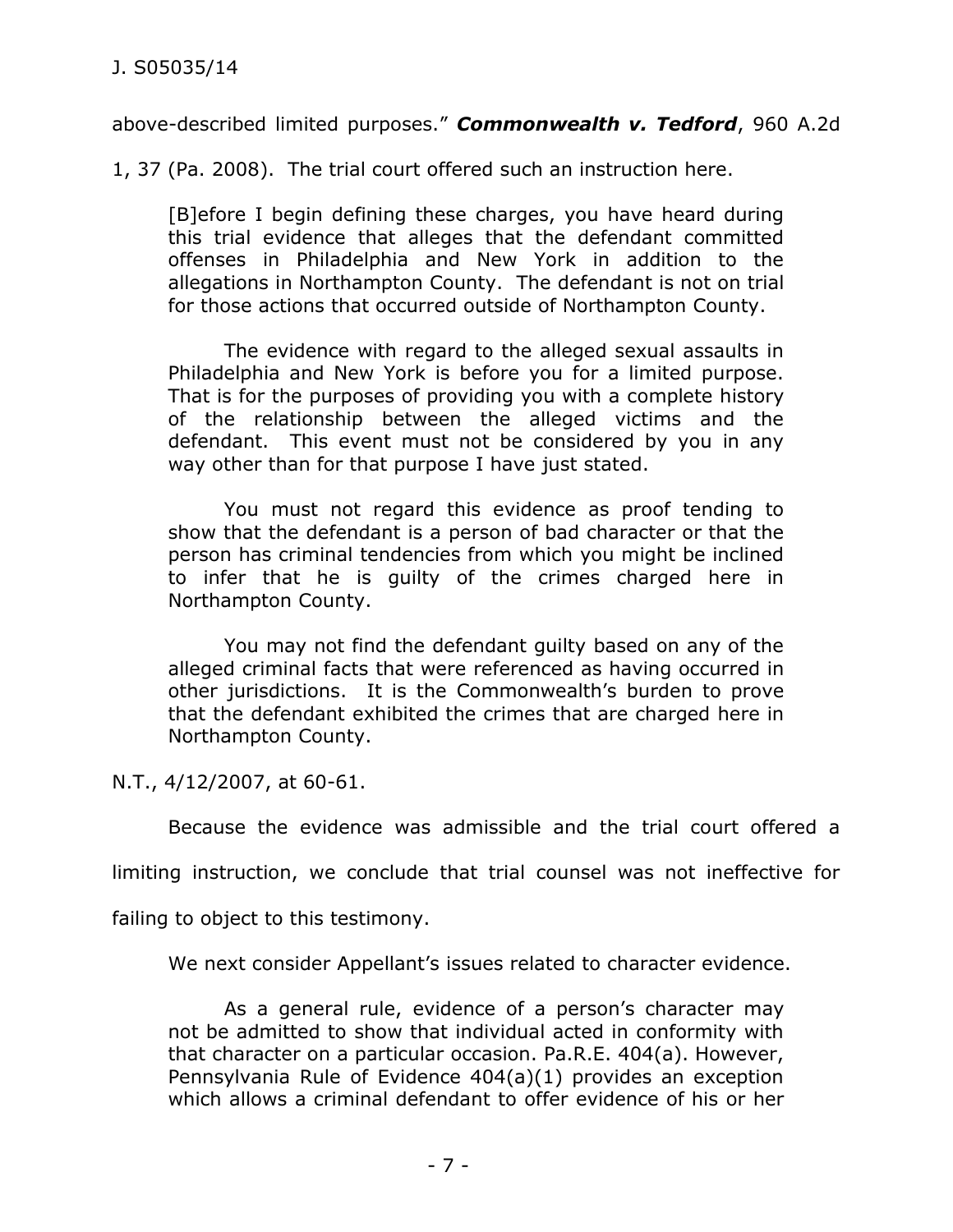character traits which are pertinent to the crimes charged and allows the Commonwealth to rebut the same. Pa.R.E. 404(a)(1). This Court has further explained the limited purpose for which this evidence can be offered:

It has long been the law in Pennsylvania that an individual on trial for an offense against the criminal law is permitted to introduce evidence of his good reputation in any respect which has "proper relation to the subject matter" of the charge at issue. Such evidence has been allowed on a theory that general reputation reflects the character of the individual and a defendant in a criminal case is permitted to prove his good character in order to negate his participation in the offense charged. The rationale for the admission of character testimony is that an accused may not be able to produce any other evidence to exculpate himself from the charge he faces except his own oath and evidence of good character.

It is clearly established that evidence of good character is to be regarded as evidence of substantive fact just as any other evidence tending to establish innocence and may be considered by the jury in connection with all of the evidence presented in the case on the general issue of guilt or innocence. Evidence of good character is substantive and positive evidence, not a mere make weight to be considered in a doubtful case, and, ... is an independent factor which may of itself engender reasonable doubt or produce a conclusion of innocence. **Evidence of good character offered by a defendant in a criminal prosecution must be limited to his** *general reputation for the particular trait or traits of character involved in the commission of the crime charged*. The crossexamination of such witnesses by the Commonwealth must be limited to the same traits. Such evidence must relate to a period at or about the time the offense was committed, and **must be established by testimony of witnesses as to the**  *community opinion* **of the individual in**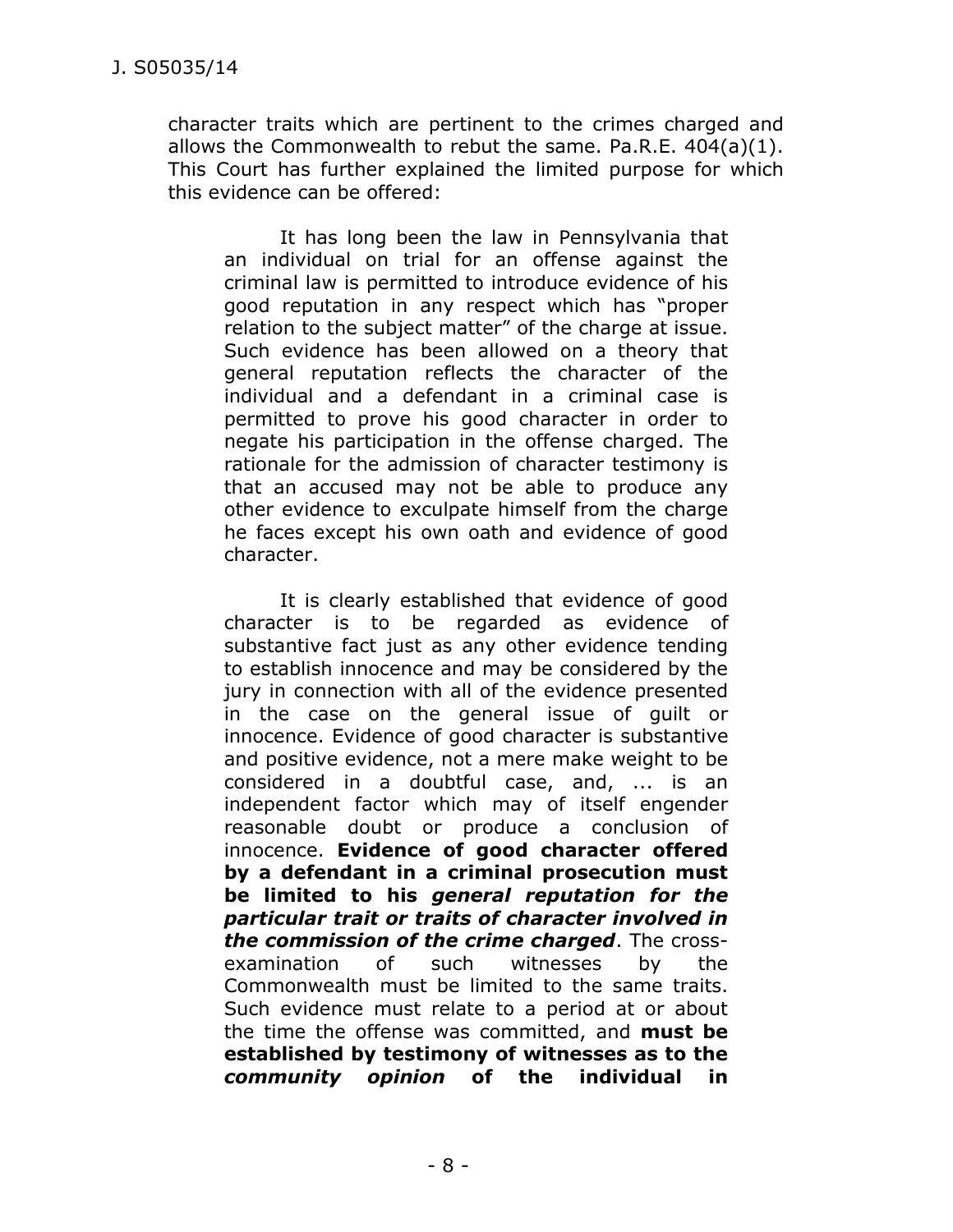## **question,** *not through specific acts* **or mere rumor**.

*Commonwealth v. Johnson*, 27 A.3d at 248 *citing Commonwealth v. Luther*, 463 A.2d 1073, 1077–78 (Pa. Super. 1983) (citations omitted) (emphasis added).

When an appellant claims counsel is ineffective for failing to call character witnesses, the appellant must demonstrate that witnesses existed, they were available and willing to testify on his behalf at the trial, his counsel had an awareness of, or a duty to know of, the witnesses, and their proposed testimony was necessary to avoid prejudice. *Commonwealth v. Copenhefer*, 719 A.2d 242, 254 (Pa. 1998). It is well-established that "[f]ailure to present available character witnesses may constitute ineffective assistance of counsel." *Commonwealth v. Harris*, 785 A.2d 998, 1000 (Pa. Super. 2001).

At trial, counsel called three of Appellant's neighbors, Nancy Swartz (Swartz), Rebecca Walser (Walser), and Virginia Serbia (Serbia), to testify on Appellant's behalf. Swartz testified that she has known Appellant and his family for about six years and resides in an apartment "right across the way." N.T., 4/11/2007, at 76. Swartz was asked the following questions about Appellant's reputation.

**Q**. Now, in the community, what is the reputation for [Appellant] as to fatherhood?

**A**. To me?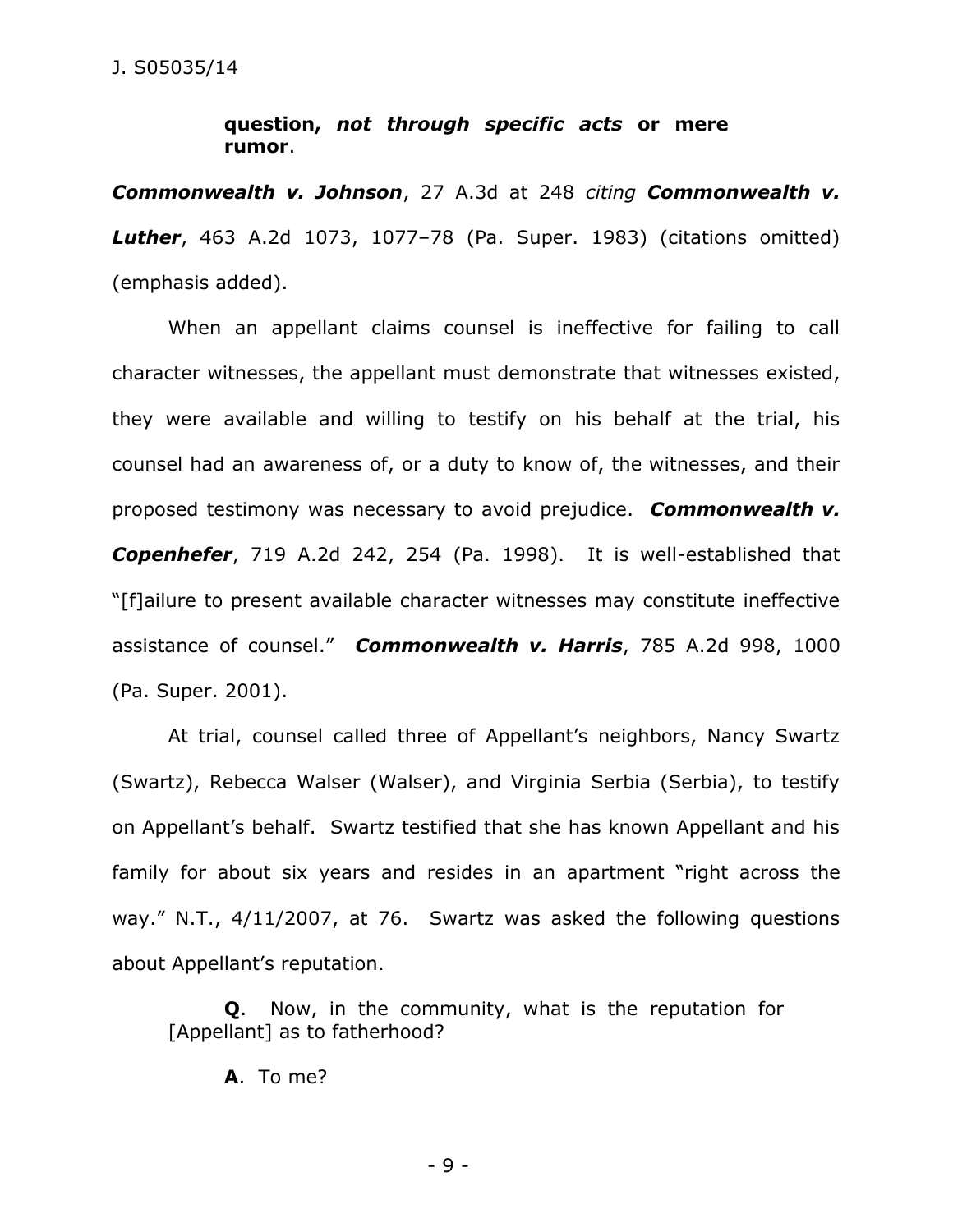**Q**. The type of father he is known to be?

**A**. A very good father. He was strict, but he was a good father.

*Id*. at 78.

Walser, Swartz's granddaughter who lived with Swartz, also testified that Appellant had "a good reputation as a father." *Id*. at 101. Serbia, another neighbor, also testified that Appellant's reputation in the neighborhood was that of a "good father." *Id*. at 112.

Appellant contends that trial counsel should have further inquired as to Appellant's "reputation in the community for character traits as to nonviolence, peaceableness, quietness, good moral character, chastity, and the disposition to observe good order." Appellant's Brief at 13. Thus, Appellant contends trial counsel was ineffective and he is entitled to relief.

The PCRA court concluded the following.

The record supports that three witnesses were called by the defense as "hybrid" witnesses who provided both factual and character testimony …. Because [t]rial [c]ounsel called character witnesses during [Appellant's] trial, we are hard pressed to find trial counsel ineffective, as, clearly, that issue was discussed with [Appellant], witnesses were subpoenaed and brought into the courtroom to testify for [Appellant] and [Appellant] was able to place his character into the record.

PCRA Court Opinion, 6/28/2013, at 6-7.

Moreover, the PCRA court concluded "that any additional character testimony would have merely been cumulative" and therefore Appellant did not meet his burden of proof to establish counsel's ineffective assistance. *Id*.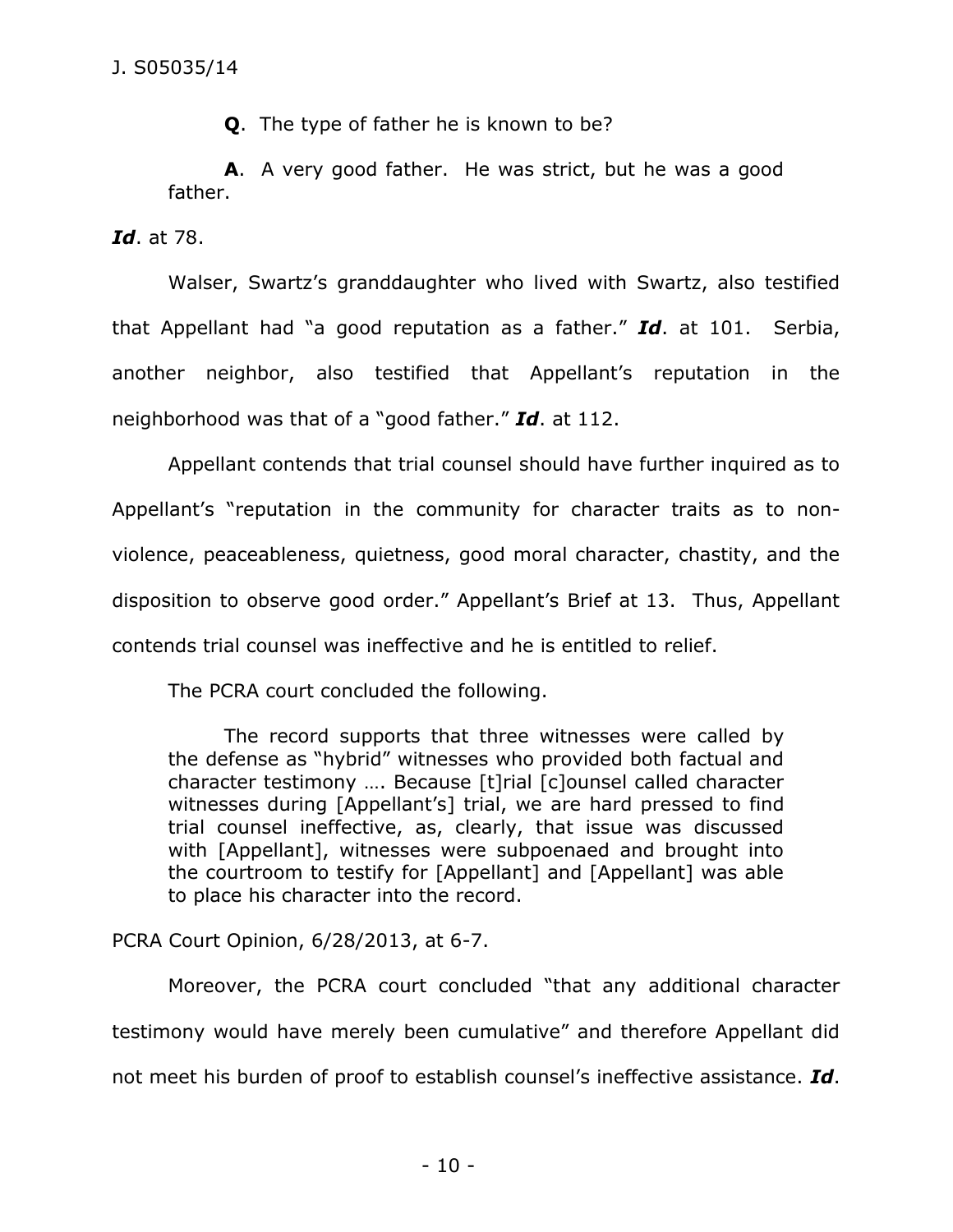at 7. We see no error in this reasoning. We also point out that Appellant did not present any witnesses at the PCRA hearing to testify to other aspects of his character he wished to be before the jury during his trial. Thus, Appellant is not entitled to relief on the basis that counsel was ineffective for failure to elicit additional or different character testimony.

We now turn to Appellant's claim that counsel was ineffective for failing to request an appropriate jury instruction. He asserts: "The [trial court] failed to instruct the Jury that character evidence alone may be sufficient to raise reasonable doubt and justify an acquittal of the charges." Appellant's Brief at 13.

When character evidence is offered, "[a] criminal defendant must receive a jury charge that evidence of good character (reputation) may, in and of itself, (by itself or alone) create a reasonable doubt of guilt and, thus, require a verdict of not guilty." *Commonwealth v. Neely*, 561 A.2d 1, 3 (Pa. 1989). In this case, the jury was offered the following charge with respect to character evidence.

Now, during this trial, you have also heard the defense offer evidence asserting that the defendant's reputation is held by some residents in the apartment building that he is a good father. The law recognizes that a person of good character is not likely to commit a crime that is contrary to that person's nature. You must weigh and consider the evidence presented by the defense with regard to the defendant[']s reputation as a good father along with other evidence in this case.

N.T., 4/12/2007, at 55. Notably absent from this charge is the portion of the suggested standard jury instruction that reads "[e]vidence of a good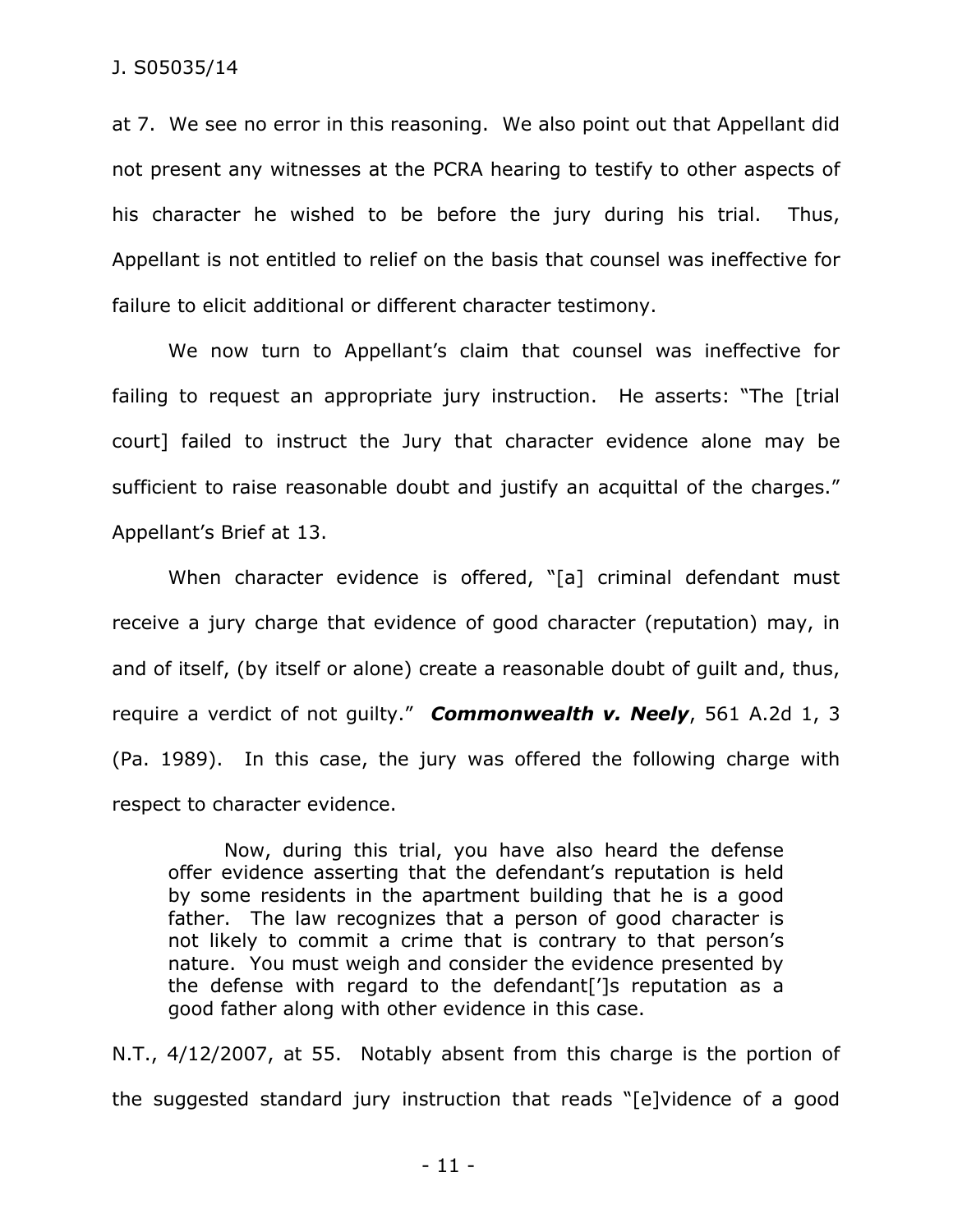$\overline{a}$ 

character may by itself raise a reasonable doubt of guilt and require a verdict of not guilty." Pa. Suggested Standard Jury Instructions (Crim)

§ 3.06. In *Neely*, *supra*, our Supreme Court mandated that this instruction be given when character evidence is offered. Thus, Appellant contends that counsel was ineffective for failing to object to the trial court's not including this instruction for the jury. $^5\,$ 

As we stated long ago,

[e]vidence of good character is substantive and positive evidence, not a mere make-weight to be considered in a doubtful case, and, according to all our authorities, is an independent factor which may of itself engender a reasonable doubt or produce a conclusion of innocence. To be sure, it is to be **considered** with all the other evidence in the case. But it is not to be **measured** with or by other evidence. Its probative value, its power of persuasion, does not depend upon, and is not to be measured by, or appraised according to, the might or the infirmity in the Commonwealth's case. Even though, under all the other evidence a jury could reach a conclusion of guilt, still if the character evidence creates a reasonable doubt or establishes innocence a verdict of acquittal must be rendered.

*Commonwealth v. Padden*, 50 A.2d 722, 725 (Pa. Super. 1947))

(emphasis in original) (internal citations omitted) (cited with approval in

*Commonwealth v. Wood*, 637 A.2d 1335, 1352 (Pa. Super. 1994)).

Due to the mandatory and critical nature of this instruction, the issue

has arguable merit and counsel could have had no reasonable basis for his

failing to request it. Additionally, Appellant was clearly prejudiced under

<sup>&</sup>lt;sup>5</sup> The PCRA court does not address this issue in its opinion.